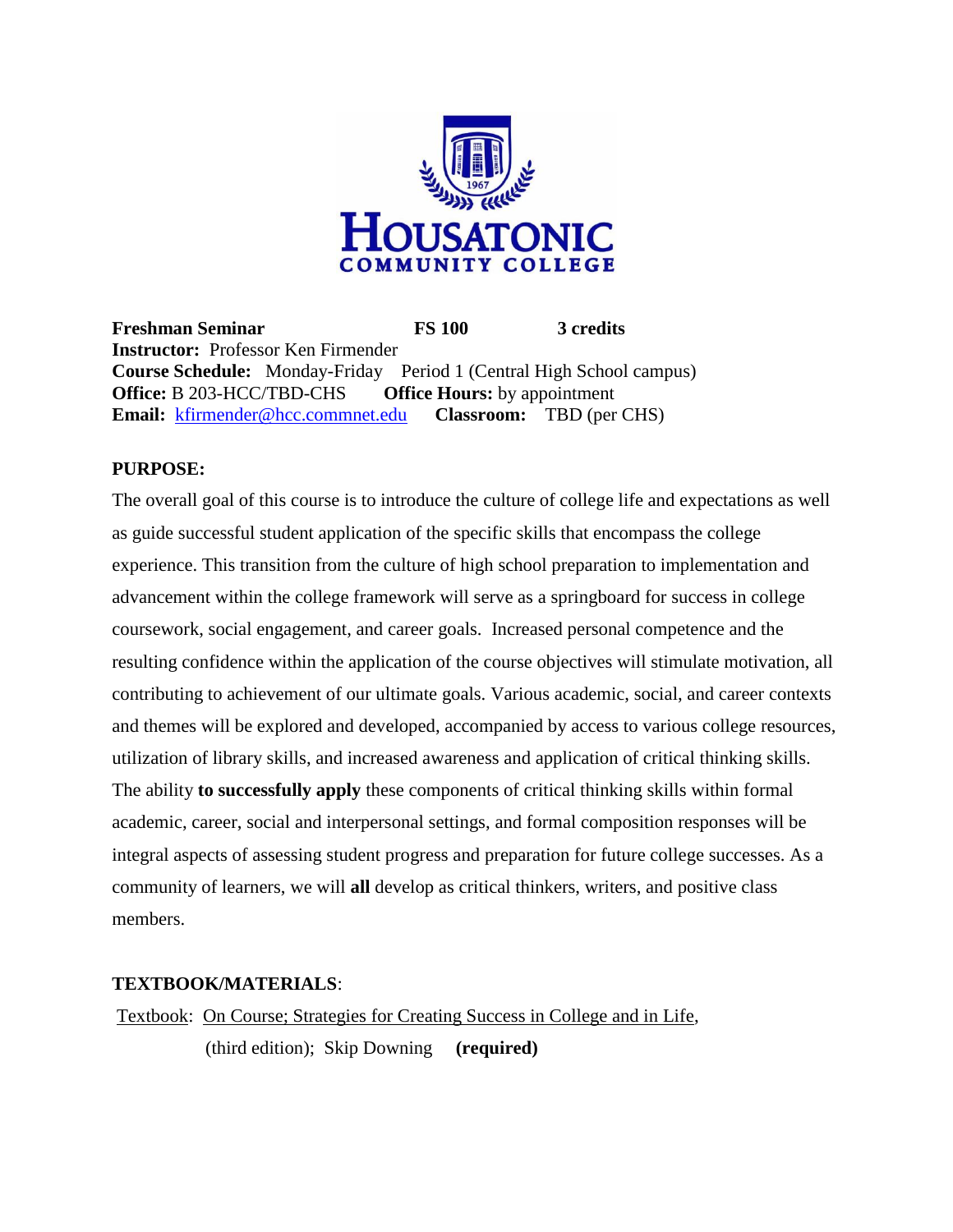Other: The Immortal Life of Henrietta Lacks; Rebecca Skloot **(required)** Various selected readings per professor

Materials:

- Notebook and/or binder **(required)**
- A separate 4-5 capacity folder for portfolio submission
- Various as determined by student or instructor
- A college dictionary **(recommended)**
- HCC computer lab accessibility per student

#### **COURSE POLICIES:**

Please arrive on time, plan to remain for the entire class period, and be prepared; attendance will be taken at the end of each class. Cell phones and all other electronic messaging devices must be turned off and not be visible for the duration of class. No student is to leave class to pursue any such electronic communication. Maturity, mutual respect, and open-mindedness are all essential for the interplay within our guided class discussions, student presentations and questions, guest speakers, feedback on the work of another student, and debate. Any distracting, disruptive, or disrespectful behavior has no place in a college classroom; we will collaborate, learn, and succeed together. **Any student who engages in such negative behavior that hinders the education of another or the class as a whole, my ability to productively conduct class, or is outrageously disrespectful will be asked to leave the class and report to the Dean of Students (see Appendix IX, pg. 149 of HCC Student Handbook).**

Being self-motivated, prepared, and willing to participate are all essential for student success.

#### **No food is allowed in class.**

Please leave ALL "high school high-jinks" outside of this classroom.

#### **ATTENDANCE/COMPLETION of WORK ASSIGNED:**

Historically, very consistent attendance and punctual arrival to each class have proven to be vital for student achievement and the successful completion of this course. Consistent and punctual daily attendance are both required and the personal responsibility of each student. Absence and tardiness are unacceptable; extreme circumstances may be considered based upon documentation and my professional discretion.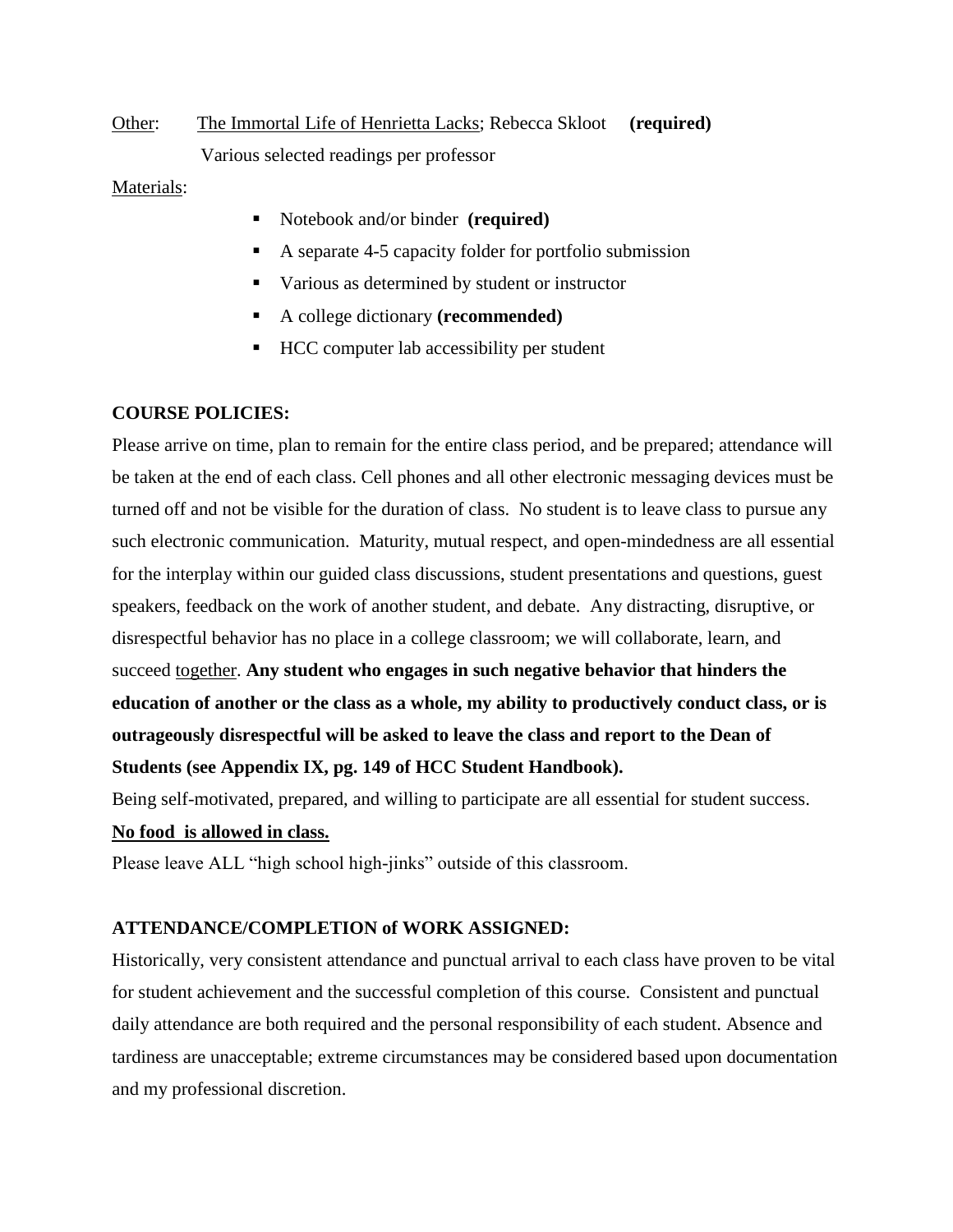When absent the student remains responsible for all work due on the date of absence and/or assigned on the day of absence, without exception. After the third absence, I retain the option to reduce a student's final grade by one half a letter grade per absence.

Also, you are required to have completed and submitted any/all work due the day of your absence, dated and submitted via e-mail; this submission must be sent prior to the scheduled class in question. Finally, you **MUST** hand in the hard copy of the same work during the next scheduled class session. The e-mailed assignment simply allows your work to be accepted; handing in the hard copy allows for my actual grading.

Finally, **incomplete and/or late assignments are unacceptable and will receive a grade of zero (0),** unless prior arrangements have been made and accepted. In the event you miss a quiz, test, or writing assignment, **THERE ARE NO MAKEUPS**.

Of course, if you need clarification on the content or completion of assigned work, you can, and should, e-mail me for assistance.

#### **My sincere recommendation is that it is in your best interest not to miss class!!**

#### **COURSE REQUIREMENTS/GRADING:**

**This course is graded on a 100 point basis, with each assignment/assessment having a specific point designation. Students begin at zero (0) and accumulate points per graded assignments throughout the semester.**

#### **I.** Student Success Portfolio: **( 20 points)**

Each student will prepare and submit four (4) Student Success Portfolio entries as the culmination of the course and semester. These four submissions will be graded in total as your Student Success Portfolio, with the potential to earn up to twenty (20) points, based upon the quality of the total portfolio.

It is **required** that each component of the Student Success Portfolio be typed, with revisions made from the original drafting/presentations.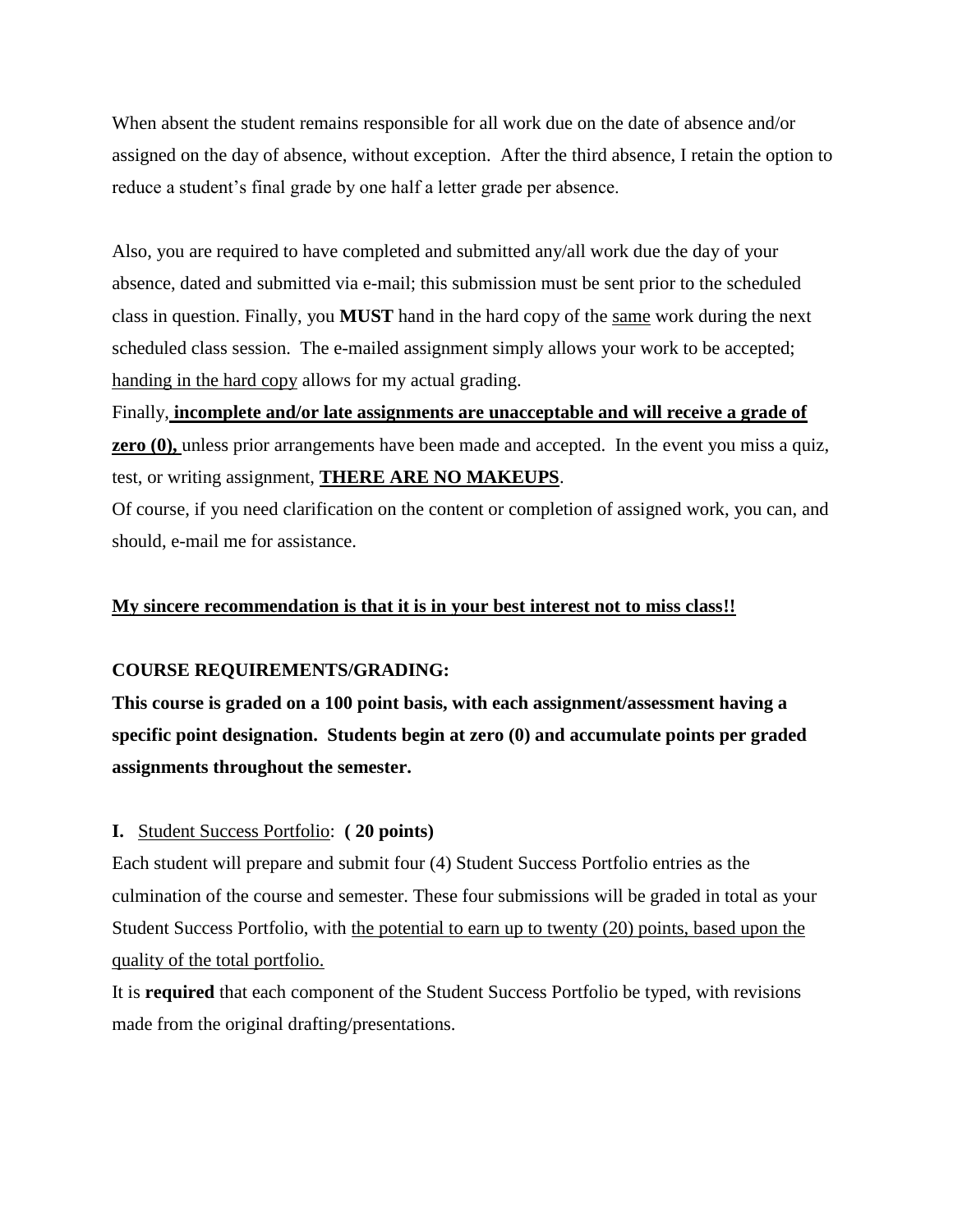#### **II.** Student Success Portfolio Drafting: **(20 points – 5 pts. per component))**

For each component topic assigned within your S.S.P. you will compose a first draft, assigned and submitted individually as the course progresses. The format of each component will vary, from goal mapping, to student presentation, to formal essay. The organization and content of your personal insights, research, and composition skills will be the basis of your grade. After grading, each component will be revised/edited and submitted within your Student Success Portfolio.

#### **III**. Presentations/Homework &Classwork/Tests &Quizzes/Participation**: (50 points)**

I will periodically check your classwork and homework on an unannounced basis, so please keep up with all assigned work, along with your independent preparation per topic. Quizzes on materials covered will be frequent, either announced or unannounced. Tests will be announced. Participation is crucial for individual success and the collaborative nature of our classroom environment. This includes peer group work, specific student presentations, classroom discussion, and debate. Students are also **required** to attend two (2) HCC campus events outside of class hours, such as guest speakers, workshops, performances, and/or HCC community events. (event calendar to be provided)

**IV**. Exams: You will have a Midterm Exam with a value of **10 points.** 

## **Note: HCC requires your submission of a fully completed portfolio of all four (4) final portfolio components in order for grading.**

**"With a positive attitude, sincere effort, and real application, a dream becomes reality. My goal is to help each of you realize your dream(s)." (KF)**

#### **Note:**

If you have a special learning need (i.e. a documented learning, physical, mental or psychological disability) please see me ASAP, so that I can assist you based upon your specific learning need. We will work together to better prepare a learning strategy to enable you to master the skills necessary for successful course completion.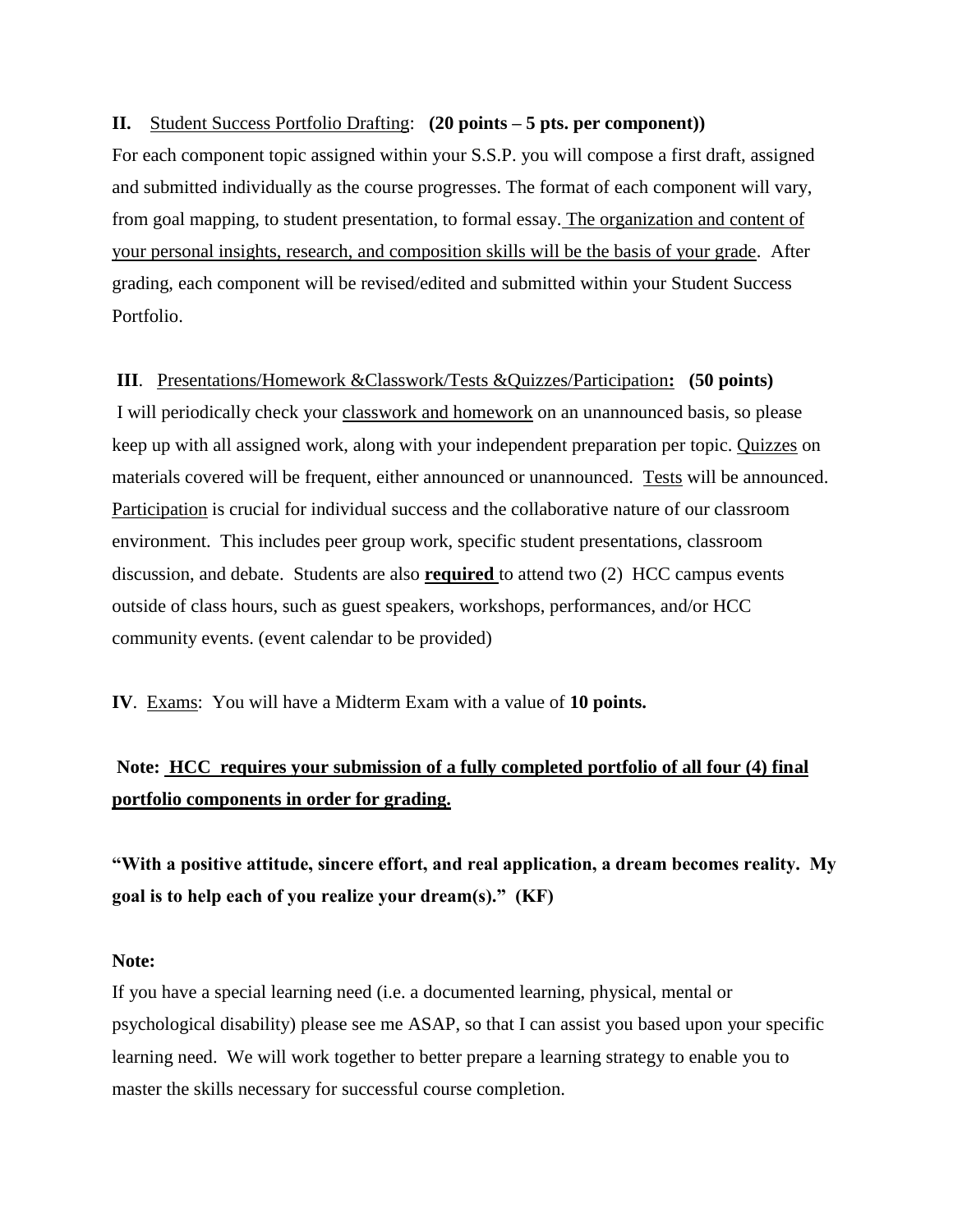# **Student Success Portfolio**

## **CHECKLIST**

The checklist below will target your college specific application and successful completion of the entire portfolio. Grading is based upon your skill and content per first submission component, to personally monitor your progress toward final draft completion. First submission drafting is a

SEQUENTIAL process leading to the final, composite S. S. P. submission .

| Components                                        | <b>First Submission</b>       | FINAL S.S.P.      |
|---------------------------------------------------|-------------------------------|-------------------|
|                                                   | $(5 \text{ pts. each})$       | (20 total points) |
| I. Your educational plan to $=$ plan/goal mapping |                               |                   |
| reach your academic goal                          |                               |                   |
| II. A research project on $=$ oral/visual report  |                               |                   |
| your individual major                             |                               |                   |
| or career                                         |                               |                   |
| III. The Immortal Life of $=$ argumentation essay |                               |                   |
| Henrietta Lacks                                   |                               |                   |
| IV. Reflection on your                            | $=$ personal reflection essay |                   |
| academic transformation                           |                               |                   |

**Note:** All assignments must be a student's original work. Plagiarism will not be tolerated and will lead to the disqualification of the entire portfolio, resulting in a failing grade. Also, ALL FOUR final portfolio entries must be submitted for the composite grade of the entire portfolio (20pts.).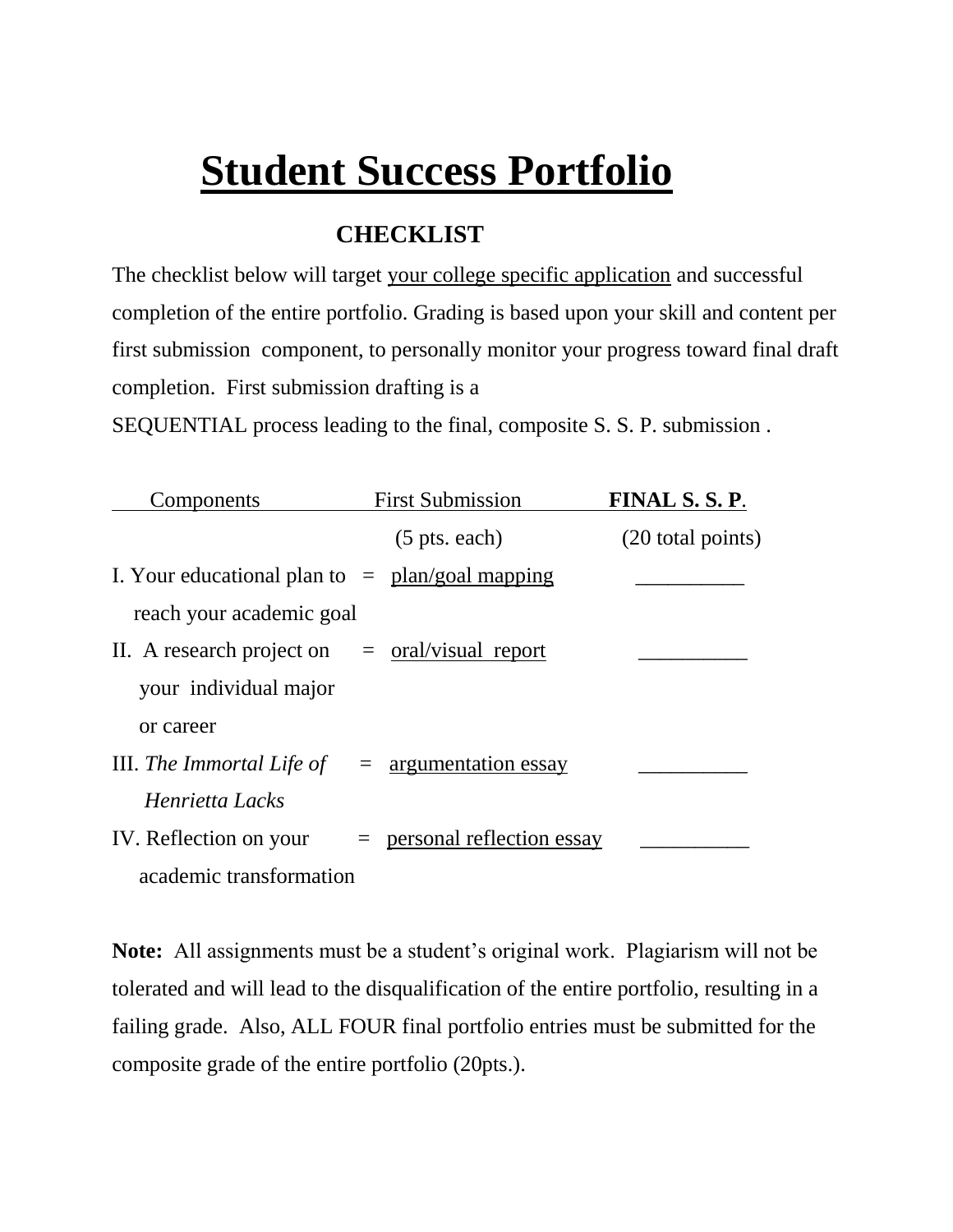## **WEEKLY COURSE SCHEDULE**

## Projected Course Material To Be Assigned, Reviewed, Assessed

(subject to revision/change as needed to maintain sequence)

| <b>WEEK</b>        | <b>MATERIALS under study</b>                                 |
|--------------------|--------------------------------------------------------------|
| $1. (1/30-2/3)$    | * Syllabus & Course outline review (read/notes)              |
|                    | * On Course - Chapter 1                                      |
|                    | 1. Getting on Course to Your Success, pp. 14-28 (read/notes) |
|                    | 2. Journal Entries 1,2; p. 22 & p. 28 (complete)             |
|                    | * The Immortal Life of Henrietta Lacks                       |
|                    | 1. Prologue and Deborah's Voice, pp. XIII $-9$ (read/notes)  |
| $2. (2/6-2/10)$    | * On Course - Chapter 1                                      |
|                    | 1. Understanding Yourself, pp. 29 - 38 (read/notes)          |
|                    | 2. Self-Assessment Scoring Sheet, p. 34 (complete)           |
|                    | 3. Journal Entry 3, p. 38, (complete)                        |
|                    | * The Immortal Life of Henrietta Lacks                       |
|                    | 1. Part 1, Chapters 1-5, pp. 13-48 (read/notes)              |
|                    | * Student Success Portfolio: Component I, First Submission   |
|                    | 1. "Mapping My Educational Plan and Goals"                   |
| $3. \ (2/13-2/17)$ | * On Course & The Immortal Life of Henrietta Lacks           |
|                    | 1. QUIZ - all work assigned to date                          |
|                    | * On Course – Chapter 3, p. 71 (review)                      |
|                    | 1. Creating Inner Motivation, pp.74-80 (read/notes)          |

2. Journal Entry 8, #3 only; p.80 (complete)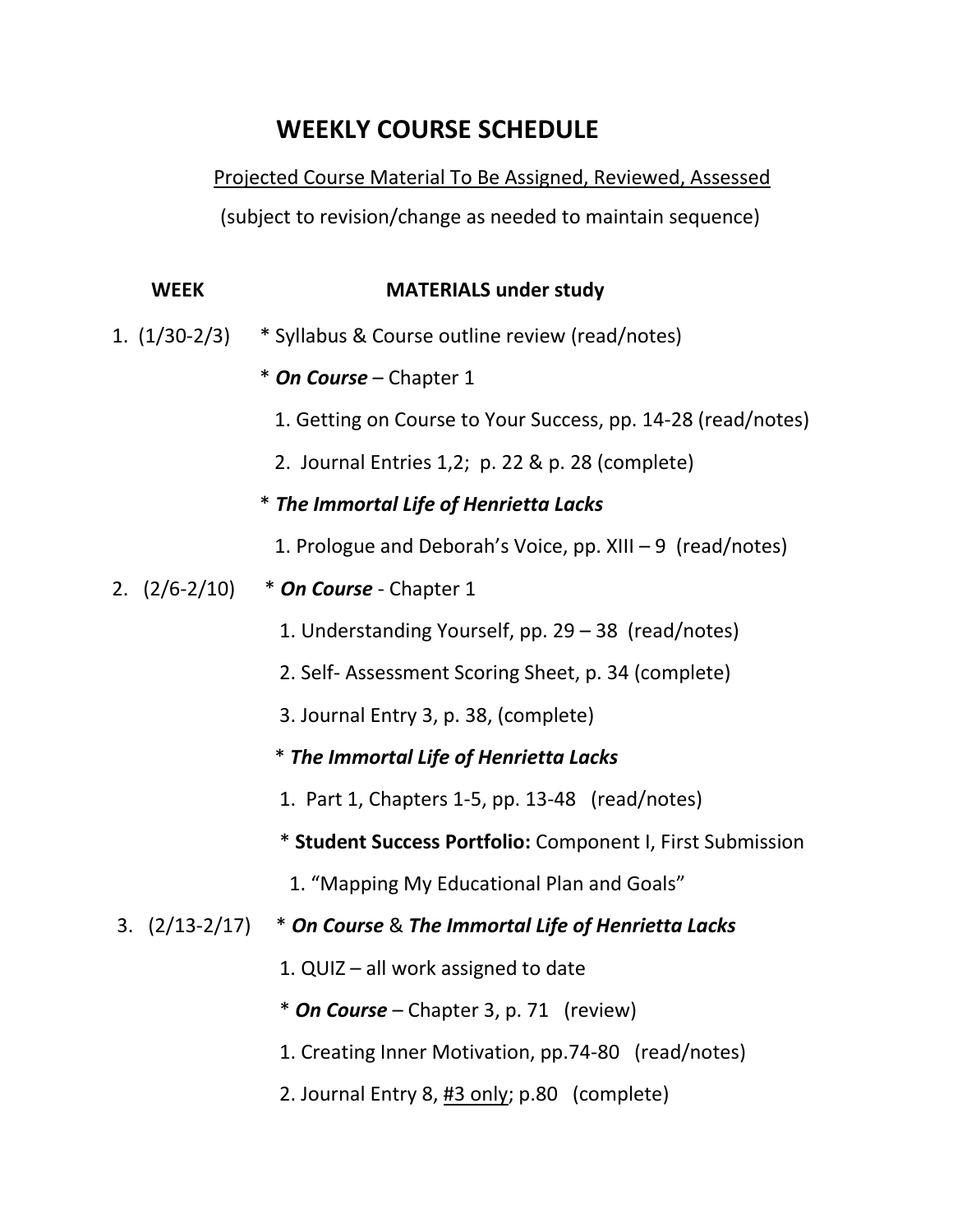3. (continued)

|                  | 3. Designing a Compelling Life Plan, pp.81-86 (read/notes)   |
|------------------|--------------------------------------------------------------|
|                  | 4. Journal Entry 9, #1 only; p. 86 (complete)                |
|                  | * The Immortal Life of Henrietta Lacks                       |
|                  | 1. Part $1$ – Chapters 6-11, pp. 49-86 (read/notes)          |
|                  | ** HCC campus visitation - "student resources & services"    |
| 4. $(2/22-2/24)$ | * T. I. L. of H. L.                                          |
|                  | 1. QUIZ - chapters 6-11                                      |
|                  | 2. Part 2, Chapters $12 - 16$ , pp. 89-126 (read/notes)      |
|                  | *On Course - Chapter 3                                       |
|                  | 1. Committing to Your Goals & Dreams, pp. 86 - 90            |
|                  | (read/notes)                                                 |
|                  | 2. Journal Entry 10, p.91 (complete #1 only)                 |
|                  | 3. Writing a Personal Affirmation, pp. 96-99 (complete)      |
| 5. $(2/27-3/3)$  | * On Course - Chapter 2, Accepting Personal Responsibility   |
|                  | 1. Case Study in Critical Thinking, p. 42 (complete)         |
|                  | 2. Adopting a Creator Mindset, pp. 43-48 (read/notes)        |
|                  | 3. Journal Entry 4, p. 48 (complete)                         |
|                  | * T. I. L. of H. L. - Part Two                               |
|                  | 1. Chapters 17-22, pp.127-176 (read/notes)                   |
|                  | * Student Success Portfolio - Component II, First Submission |
|                  | 1. student research presentations - "My Major and Career"    |
|                  | ** Independent student visit to HCC, per HCC event calendar  |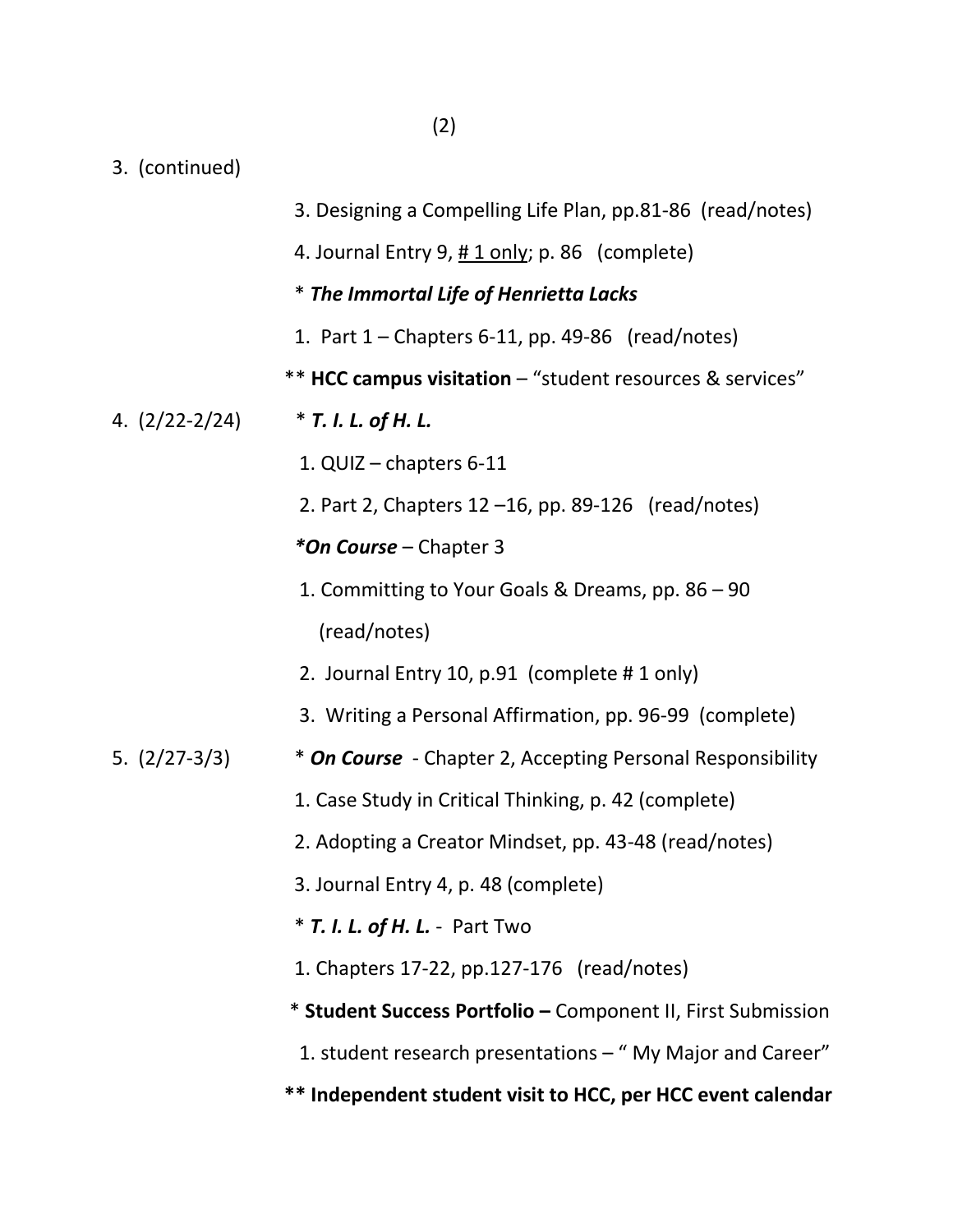( 3 )

- 6. (3/6-3/10) \* *On Course* Chapter 2
	- 1. Mastering Creator Language, pp. 50-55 (read/ notes)
	- 2. Journal Entry 5, p. 55 (complete)
	- 3. Making Wise Decisions, pp. 57-61 (read/notes)
	- 4. Journal Entry 6, p. 61 (complete)
	- *\* T. I. L. of H. L*. Part Three
	- 1. Chapters 23-27, pp.179-217 (read /notes)
	- **\*\* MID-TERM EXAM** = all material covered in weeks 1-6
- 7. (3/13-3/17) *\* T. I. L. of H. L*. Part Three
	- 1. Chapters 28-29, pp. 218-240 (read/notes)
	- *\* On Course* Chapter 5
	- 1. Employing Independence, p.135 review
	- 2. Creating a Support System, pp. 137-141 (read/notes)
	- 3. Journal Entry 16, p. 143 (complete)
	- 4. One Student's Story, p. 144 (prep. For discussion/response)
- 8. (3/20-3/24) *\*T. I. L. of H. L.* Part Three
	- 1. Chapters 30-32, pp. 241-267 (read/notes)
	- 2. Quiz pp.218-2267

### *\*On Course* – Chapter 5

- 1. Strengthening Relationships with Active Listening,pp145-148
- 2. Respecting Cultural Differences, pp.149-154
- 3. student presentations = culture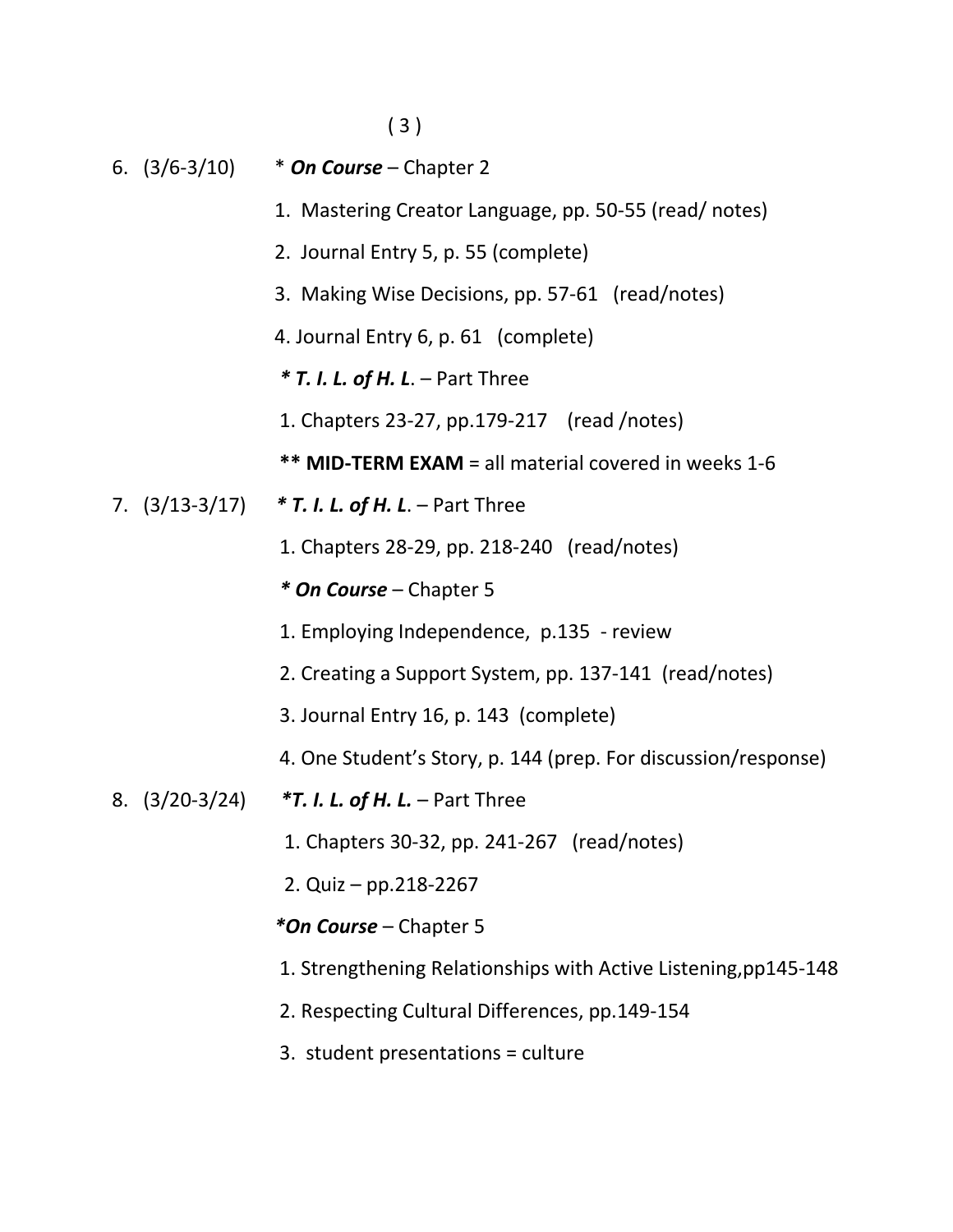| $9. (3/27 - 3/31)$ | $*T.$ I. L. of H. L. – Part Three                             |
|--------------------|---------------------------------------------------------------|
|                    | 1. Chapters 33-35, pp. 268-293 (read/notes)                   |
|                    | *On Course - Chapter 6                                        |
|                    | 1. finish student presentations = culture                     |
|                    | 2. Gaining Self-Awareness, p. 163 (review)                    |
|                    | 3. Writing Your Own Rules, pp.183-186 (read/notes)            |
|                    | 4. Journal Entry 23, p. 186 (complete)                        |
| 10. $(4/3-4/7)$    | $*T.$ I. L. of H. L. – Part Three                             |
|                    | 1. Chapters 36-38, pp. 294-310 (read/notes)                   |
|                    | 2. Where Are They Now, pp. 311-314 (review)                   |
|                    | 3. Afterward, pp. 315-328 (read/notes)                        |
|                    | *Student Success Portfolio - Component III, First Submission  |
|                    | 1. Complete Argumentative essay on T. I. L. of H. L.          |
|                    | * On Course - Chapter 7, Adopting Lifelong Learning, p. 188   |
|                    | 1. Case Study in Critical Thinking, pp.189-190 (read&respond) |
|                    | 2. Developing a Learning Orientation to Life, pp.190-195      |
|                    | 3. Review Howard Gardner's Multiple Intelligence Theory       |
|                    | 4. Employing Critical Thinking, pp. 204-209 (read/notes)      |
| 11. (4/10-4/14)    | Spring Recess - no school                                     |

\* **\* Independent visitation to HCC**- per HCC Event Calendar